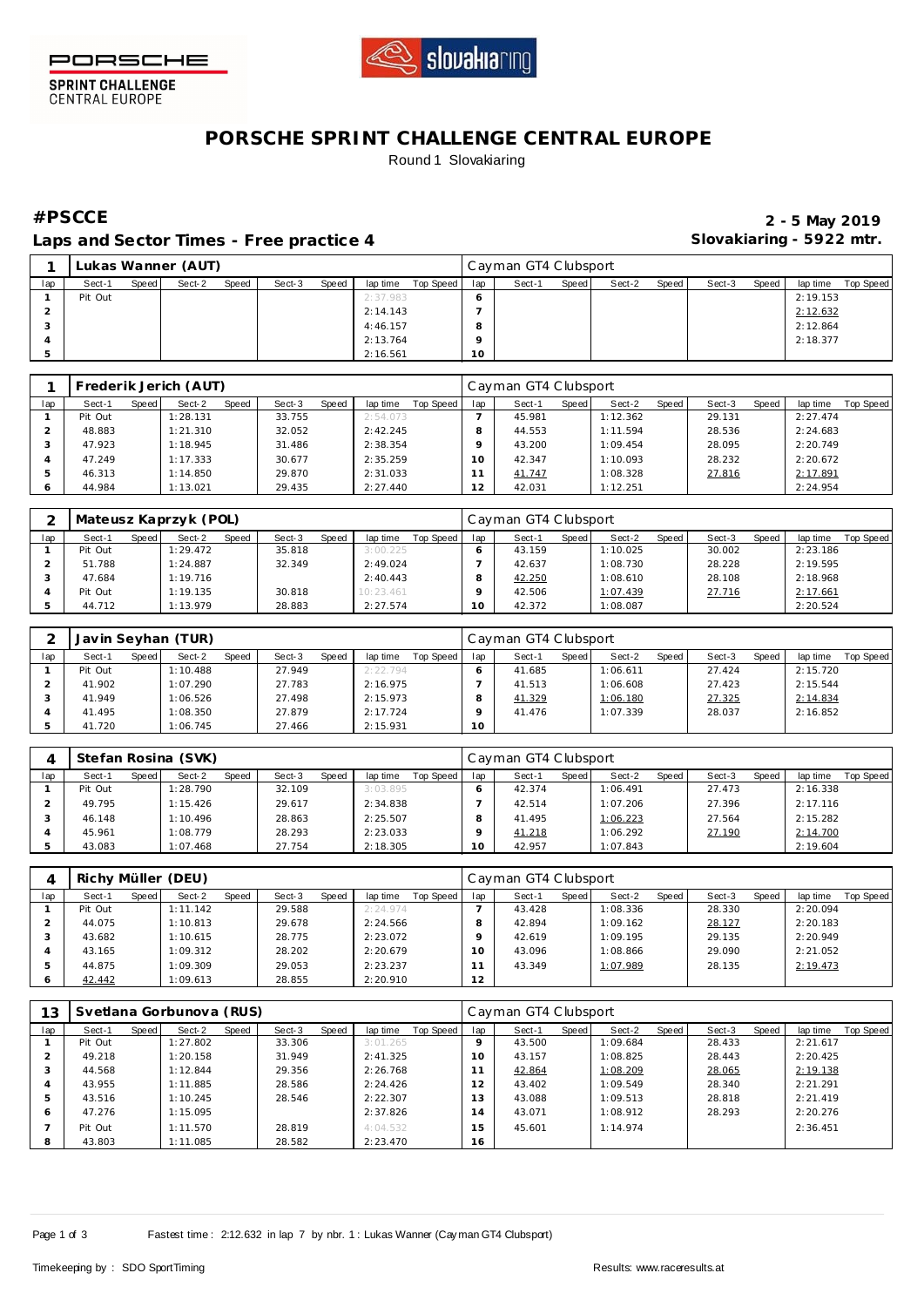

PORSCHE

SPRINT CHALLENGE<br>CENTRAL EUROPE

# **PORSCHE SPRINT CHALLENGE CENTRAL EUROPE** Round 1 Slovakiaring

Laps and Sector Times - Free practice 4 **Slovakiaring - 5922 mtr.** 

**#PSCCE 2 - 5 May 2019**

|                    |         |       | Nicolas Bissantz (DEU) |       |        |       |          |           |                | Cayman GT4 Clubsport |       |          |       |        |       |          |           |
|--------------------|---------|-------|------------------------|-------|--------|-------|----------|-----------|----------------|----------------------|-------|----------|-------|--------|-------|----------|-----------|
| lap                | Sect-1  | Speed | Sect-2                 | Speed | Sect-3 | Speed | lap time | Top Speed | lap            | Sect-1               | Speed | Sect-2   | Speed | Sect-3 | Speed | lap time | Top Speed |
|                    | Pit Out |       | 1:24.621               |       | 33.000 |       | 2:50.271 |           | 11             | 43.546               |       | 1:12.790 |       | 28.835 |       | 2:25.171 |           |
|                    | 48.588  |       | 1:19.733               |       | 31.210 |       | 2:39.531 |           | 12             | 43.650               |       | 1:15.138 |       |        |       | 2:35.649 |           |
| $\sqrt{2}$<br>۰. 5 | 47.006  |       | 1:17.176               |       | 30.863 |       | 2:35.045 |           | 13             | Pit Out              |       | 1:08.504 |       | 28.120 |       | 9:14.294 |           |
| 4                  | 46.725  |       | 1:15.951               |       | 29.870 |       | 2:32.546 |           | $\overline{4}$ | 42.096               |       | 1:06.633 |       | 27.683 |       | 2:16.412 |           |
|                    | 45.683  |       | 1:13.735               |       | 29.639 |       | 2:29.057 |           | 15             | 41.593               |       | 1:06.805 |       | 27.920 |       | 2:16.318 |           |
| 6                  | 45.157  |       | 1:12.742               |       | 29.546 |       | 2:27.445 |           | $6^{\circ}$    | 42.045               |       | 1:06.543 |       | 28.223 |       | 2:16.811 |           |
|                    | 44.997  |       | 1:13.359               |       | 29.467 |       | 2:27.823 |           |                | 41.832               |       | 1:07.113 |       | 28.126 |       | 2:17.071 |           |
| 8                  | 45.181  |       | 1:11.890               |       | 28.855 |       | 2:25.926 |           | 18             | 42.055               |       | 1:07.253 |       | 28.281 |       | 2:17.589 |           |
| 9                  | 44.309  |       | 1:12.339               |       | 29.436 |       | 2:26.084 |           | 19             | 42.255               |       | 1:08.898 |       |        |       | 2:23.780 |           |
| 10                 | 44.963  |       | 1:11.571               |       | 29.071 |       | 2:25.605 |           | 20             | Pit Out              |       | 1:08.680 |       | 28.653 |       | 4:41.862 |           |

| 18  | José Hart (AUT) |       |              |       |        |       |          |           |         | Cayman GT4 Clubsport |       |          |       |        |       |          |           |
|-----|-----------------|-------|--------------|-------|--------|-------|----------|-----------|---------|----------------------|-------|----------|-------|--------|-------|----------|-----------|
| lap | Sect-1          | Speed | Sect-2       | Speed | Sect-3 | Speed | lap time | Top Speed | lap     | Sect-1               | Speed | Sect-2   | Speed | Sect-3 | Speed | lap time | Top Speed |
|     | Pit Out         |       | 1:22.612     |       | 31.754 |       | 2:48.684 |           | $\circ$ | 47.940               |       | 1:18.527 |       | 32.014 |       | 2:38.481 |           |
|     | 50.298          |       | 1:23.025     |       | 34.258 |       | 2:47.581 |           | 10      | 48.237               |       | 1:19.036 |       | 30.864 |       | 2:38.137 |           |
| -5  | 48.143          |       | 1:18.977     |       | 32.404 |       | 2:39.524 |           |         | 49.539               |       | 1:23.361 |       | 31.082 |       | 2:43.982 |           |
| 4   | 49.455          |       | $\pm 20.096$ |       | 31.508 |       | 2:41.059 |           | 12      | 47.021               |       | 1:18.009 |       |        |       | 2:41.917 |           |
| 5   | 49.557          |       | 1:20.612     |       | 32.540 |       | 2:42.709 |           | 13      | Pit Out              |       | 1:18.002 |       | 30.330 |       | 8:24.005 |           |
| 6   | 48.939          |       | 1:18.113     |       | 32.264 |       | 2:39.316 |           | 14      | 45.785               |       | 1:14.950 |       | 31.907 |       | 2:32.642 |           |
|     | 50.428          |       | 1:21.367     |       |        |       | 2:52.007 |           | 15      | 46.885               |       | 1:12.728 |       | 29.686 |       | 2:29.299 |           |
| 8   | Pit Out         |       | 1:18.323     |       | 33.274 |       | 4:59.678 |           | 16      | 45.496               |       | 1:40.696 |       |        |       | 3:20.059 |           |

| 26  |         |       | Markus Sattler (DEU) |       |        |       |          |           |                | Cayman GT4 Clubsport |       |          |       |        |       |          |           |
|-----|---------|-------|----------------------|-------|--------|-------|----------|-----------|----------------|----------------------|-------|----------|-------|--------|-------|----------|-----------|
| lap | Sect-1  | Speed | Sect-2               | Speed | Sect-3 | Speed | lap time | Top Speed | lap            | Sect-1               | Speed | Sect-2   | Speed | Sect-3 | Speed | lap time | Top Speed |
|     | Pit Out |       | 1:17.558             |       | 29.807 |       | 2:38.023 |           | $\circ$        | 42.345               |       | 1:08.083 |       | 28,000 |       | 2:18.428 |           |
|     | 45.052  |       | 1:13.129             |       | 28.651 |       | 2:26.832 |           | 10             | 42.284               |       | 1:06.576 |       | 28.130 |       | 2:16.990 |           |
|     | 43.323  |       | 1:09.913             |       | 28.222 |       | 2:21.458 |           |                | 42.035               |       | 1:06.094 |       | 28.555 |       | 2:16.684 |           |
|     | 42.229  |       | 1:10.435             |       | 28.614 |       | 2:21.278 |           | 2              | 41.615               |       | 1:05.365 |       | 27.789 |       | 2:14.769 |           |
| ь   | 41.941  |       | 1:07.561             |       | 27.880 |       | 2:17.382 |           | 3              | 42.711               |       | 1:06.220 |       | 28.015 |       | 2:16.946 |           |
| 6   | 42.000  |       | 1:09.272             |       |        |       | 2:20.227 |           | $\overline{A}$ | 41.621               |       | 1:07.493 |       | 28.524 |       | 2:17.638 |           |
|     | Pit Out |       | 1:07.550             |       | 28.012 |       | 5:41.312 |           | 5              | 41.760               |       | 1:08.319 |       |        |       | 2:18.944 |           |
| 8   | 41.901  |       | 1:07.178             |       | 28.002 |       | 2:17.081 |           | 16             |                      |       |          |       |        |       |          |           |

| 28  |         |       | Freddy Kremer (DEU) |       |        |       |          |           |                | Cayman GT4 Clubsport |       |          |       |        |       |          |           |
|-----|---------|-------|---------------------|-------|--------|-------|----------|-----------|----------------|----------------------|-------|----------|-------|--------|-------|----------|-----------|
| lap | Sect-1  | Speed | Sect-2              | Speed | Sect-3 | Speed | lap time | Top Speed | lap            | Sect-1               | Speed | Sect-2   | Speed | Sect-3 | Speed | lap time | Top Speed |
|     | Pit Out |       | 1:18.713            |       | 30.556 |       | 2:43.664 |           | 11             | 42.850               |       | 1:08.629 |       | 28.107 |       | 2:19.586 |           |
|     | 46.687  |       | 1:16.865            |       | 30.177 |       | 2:33.729 |           | 12             | 42.378               |       | 1:08.402 |       | 28.125 |       | 2:18.905 |           |
| -3  | 47.493  |       | 1:20.650            |       |        |       | 2:42.578 |           | 13             | 41.990               |       | 1:07.872 |       | 27.965 |       | 2:17.827 |           |
| 4   | Pit Out |       | 1:17.578            |       | 31.595 |       | 8:37.986 |           | $\overline{4}$ | 42.066               |       | 1:07.608 |       | 27.954 |       | 2:17.628 |           |
|     | 46.875  |       | 1:12.853            |       | 29.350 |       | 2:29.078 |           | 5              | 43.392               |       | 1:11.292 |       |        |       | 2:25.579 |           |
| 6   | 44.144  |       | 1:10.411            |       | 29.121 |       | 2:23.676 |           | 16             | Pit Out              |       | 1:08.043 |       | 28.633 |       | 4:13.668 |           |
|     | 43.166  |       | 1:09.707            |       | 28.491 |       | 2:21.364 |           | $\overline{ }$ | 42.871               |       | 1:09.066 |       | 28.211 |       | 2:20.148 |           |
| 8   | 42.791  |       | 1:09.605            |       | 28.579 |       | 2:20.975 |           | 18             | 42.500               |       | 1:08.309 |       | 28.124 |       | 2:18.933 |           |
| Q   | 42.734  |       | 1:08.975            |       | 28.713 |       | 2:20.422 |           | 19             | 42.080               |       | 1:07.494 |       | 28.299 |       | 2:17.873 |           |
| 10  | 42.860  |       | 1:09.530            |       | 28.314 |       | 2:20.704 |           | 20             | 41.912               |       | 1:07.368 |       | 28.162 |       | 2:17.442 |           |

| 47  | Freddy Fast (AUT) |       |          |       |        |       |          |           |     | Cayman GT4 Clubsport |       |          |       |        |       |          |           |
|-----|-------------------|-------|----------|-------|--------|-------|----------|-----------|-----|----------------------|-------|----------|-------|--------|-------|----------|-----------|
| lap | Sect-1            | Speed | Sect-2   | Speed | Sect-3 | Speed | lap time | Top Speed | lap | Sect-1               | Speed | Sect-2   | Speed | Sect-3 | Speed | lap time | Top Speed |
|     | Pit Out           |       | 1:19.650 |       | 30.679 |       | 2:43.306 |           | 8   | 41.853               |       | 1:06.321 |       | 29.416 |       | 2:17.590 |           |
|     | 46.927            |       | 1:10.785 |       | 28.283 |       | 2:25.995 |           |     | 41.965               |       | 1:06.421 |       | 27.616 |       | 2:16.002 |           |
|     | 42.714            |       | l:09.566 |       | 27.465 |       | 2:19.745 |           | 10  | 41.591               |       | 1:06.740 |       | 27.597 |       | 2:15.928 |           |
|     | 42.304            |       | 1:06.838 |       | 27.643 |       | 2:16.785 |           |     | 41.690               |       | 1:06.003 |       | 27.477 |       | 2:15.170 |           |
| b.  | 42.495            |       | : 08.833 |       | 32.133 |       | 2:23.461 |           | 12  | 42.085               |       | 1:06.899 |       | 27.918 |       | 2:16.902 |           |
| 6   | 42.334            |       | 1:07.907 |       | 27.638 |       | 2:17.879 |           | 13  | 41.090               |       | 1:05.890 |       | 27.864 |       | 2:14.844 |           |
|     | 42.492            |       | 1:08.672 |       | 27.540 |       | 2:18.704 |           | 14  |                      |       |          |       |        |       |          |           |

|     | Robert Sulma (NLD) |       |          |              |        |       |          |           |                | Cayman GT4 Clubsport |       |          |       |        |              |           |           |  |  |
|-----|--------------------|-------|----------|--------------|--------|-------|----------|-----------|----------------|----------------------|-------|----------|-------|--------|--------------|-----------|-----------|--|--|
| lap | Sect-1             | Speed | Sect-2   | <b>Speed</b> | Sect-3 | Speed | lap time | Top Speed | lap            | Sect-1               | Speed | Sect-2   | Speed | Sect-3 | <b>Speed</b> | lap time  | Top Speed |  |  |
|     | Pit Out            |       | 1:26.155 |              | 33.227 |       | 2:55.189 |           |                | 42.417               |       | 1:08.540 |       |        |              | 2:22.862  |           |  |  |
|     | 49.896             |       | 1:19.138 |              | 30.688 |       | 2:39.722 |           |                | Pit Out              |       | 1:13.900 |       | 28.930 |              | 10:06.086 |           |  |  |
|     | 46.879             |       | 1:14.934 |              | 30.172 |       | 2:31.985 |           | 3              | 42.343               |       | 1:08.930 |       | 27.941 |              | 2:19.214  |           |  |  |
|     | 45.944             |       | 1:14.600 |              | 29.755 |       | 2:30.299 |           | $\overline{4}$ | 42.342               |       | 1:08.642 |       | 27.465 |              | 2:18.449  |           |  |  |
|     |                    |       |          |              |        |       |          |           |                |                      |       |          |       |        |              |           |           |  |  |

Page 2 of 3 Fastest time : 2:12.632 in lap 7 by nbr. 1 : Lukas Wanner (Cay man GT4 Clubsport)